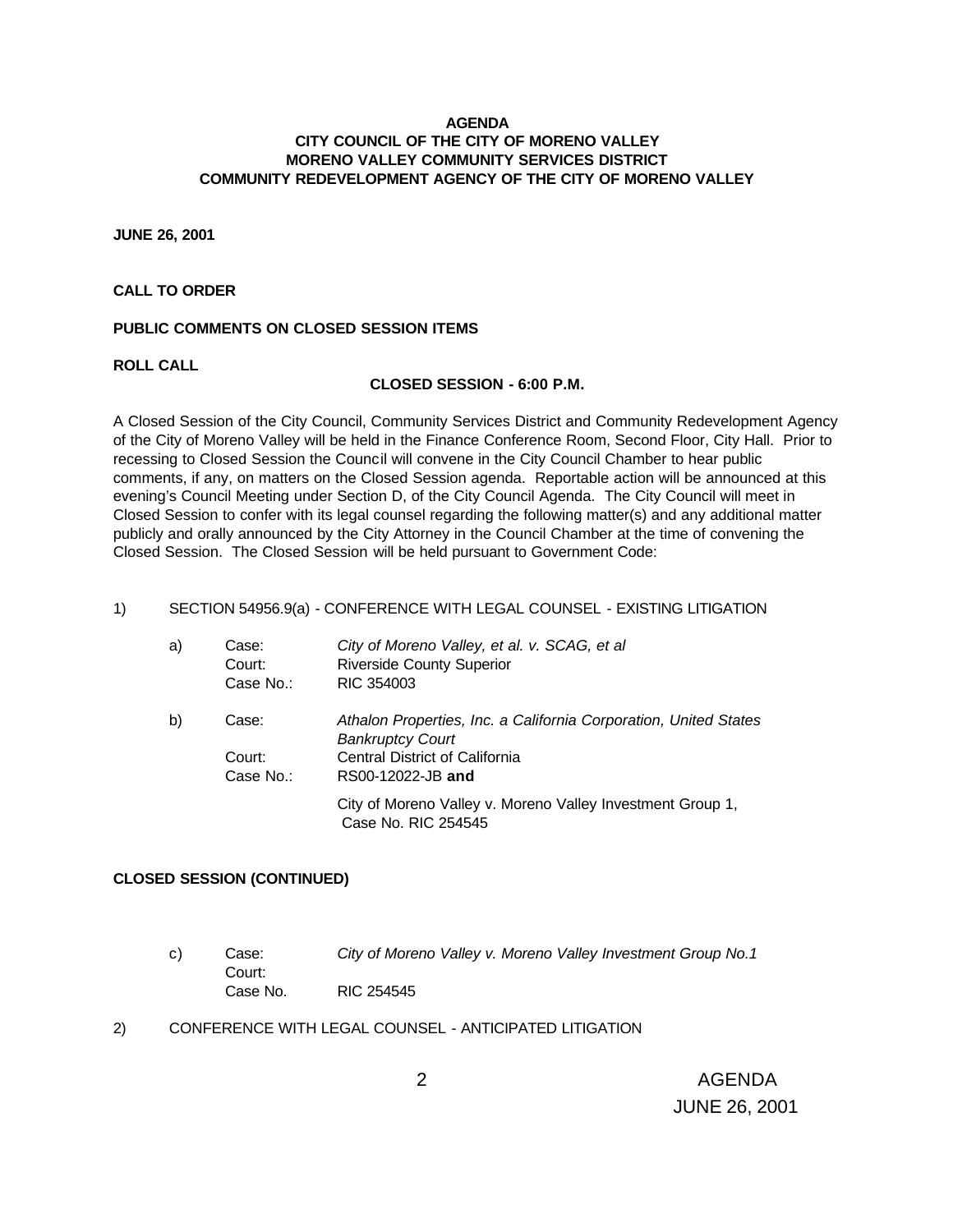- a) SECTION 54956.9(b)(1) Significant exposure to litigation Number of Cases: -0-
- b) SECTION 54956.9(c) Initiation of litigation Number of Cases: -0-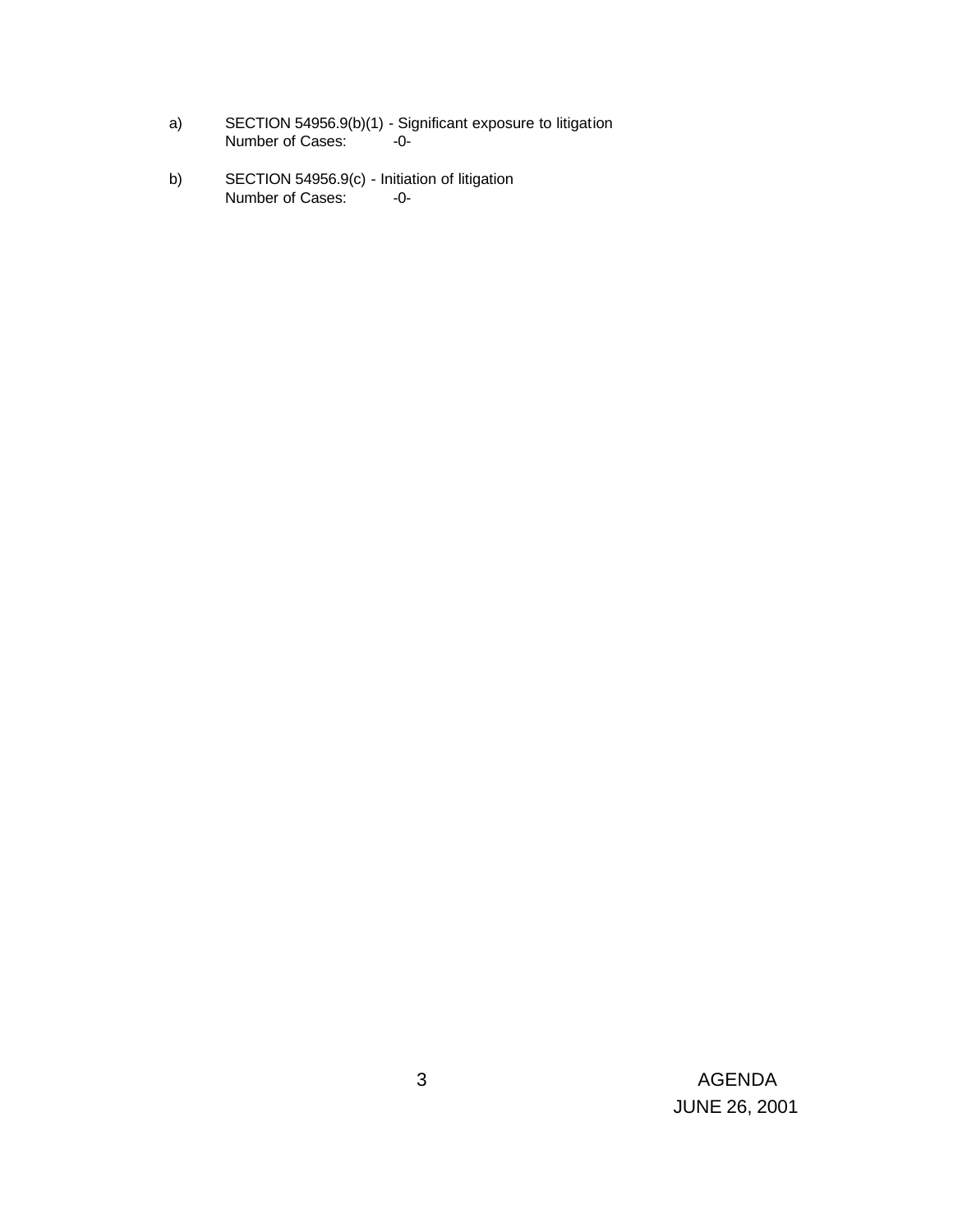## **AGENDA JOINT MEETING OF THE CITY COUNCIL OF THE CITY OF MORENO VALLEY MORENO VALLEY COMMUNITY SERVICES DISTRICT COMMUNITY REDEVELOPMENT AGENCY OF THE CITY OF MORENO VALLEY**

# **REGULAR MEETING - 7:00 P.M. JUNE 26, 2001**

- • **CALL TO ORDER** (Joint Meeting of the City Council of the City of Moreno Valley, Moreno Valley Community Services District, and the Community Redevelopment Agency of the City of Moreno Valley actions taken at the Joint Meeting are those of the Agency indicated on each Agenda item)
- **PLEDGE OF ALLEGIANCE**
- **INVOCATION** Pastor Steve Overton, Christian Chapel
- **ROLL CALL**
- **INTRODUCTIONS**
- **SPECIAL PRESENTATIONS**
	- 1. Proclamation Parks and Recreation Month, July 2001
	- 2. Achievement in Information Technology Practices Award
- PUBLIC COMMENTS **ON ANY SUBJECT NOT ON THE AGENDA** UNDER THE JURISDICTION OF THE CITY COUNCIL (COMMENTS NOT CONCLUDED BY 7:30 P.M. WILL BE HEARD PRIOR TO CITY COUNCIL CLOSING COMMENTS AT THE END OF THE AGENDA)

There is a three-minute time limit per person. Please complete and submit a PINK speaker slip to the Bailiff.

• PUBLIC COMMENTS **ON MATTERS ON THE AGENDA** WILL BE TAKEN UP AS THE ITEM IS CALLED FOR BUSINESS, BETWEEN STAFF'S REPORT AND CITY COUNCIL DELIBERATION (SPEAKER SLIPS MAY BE TURNED IN UNTIL THE ITEM IS CALLED FOR BUSINESS.)

There is a three-minute time limit per person and a 15-minute time limit per agenda item. The 15 minute limit may be waived. Please complete and submit a BLUE speaker slip to the Bailiff.

# **JOINT CONSENT CALENDARS (SECTIONS A-C) OF THE CITY COUNCIL OF THE CITY OF MORENO VALLEY, MORENO VALLEY COMMUNITY SERVICES DISTRICT, AND COMMUNITY REDEVELOPMENT AGENCY OF THE CITY OF MORENO VALLEY**

All items listed under the Consent Calendars are considered to be routine and non-controversial, and may be enacted by one motion unless a member of the Council, Community Services District, or Redevelopment Agency requests that an item be removed for separate action. The motion to adopt the Consent Calendars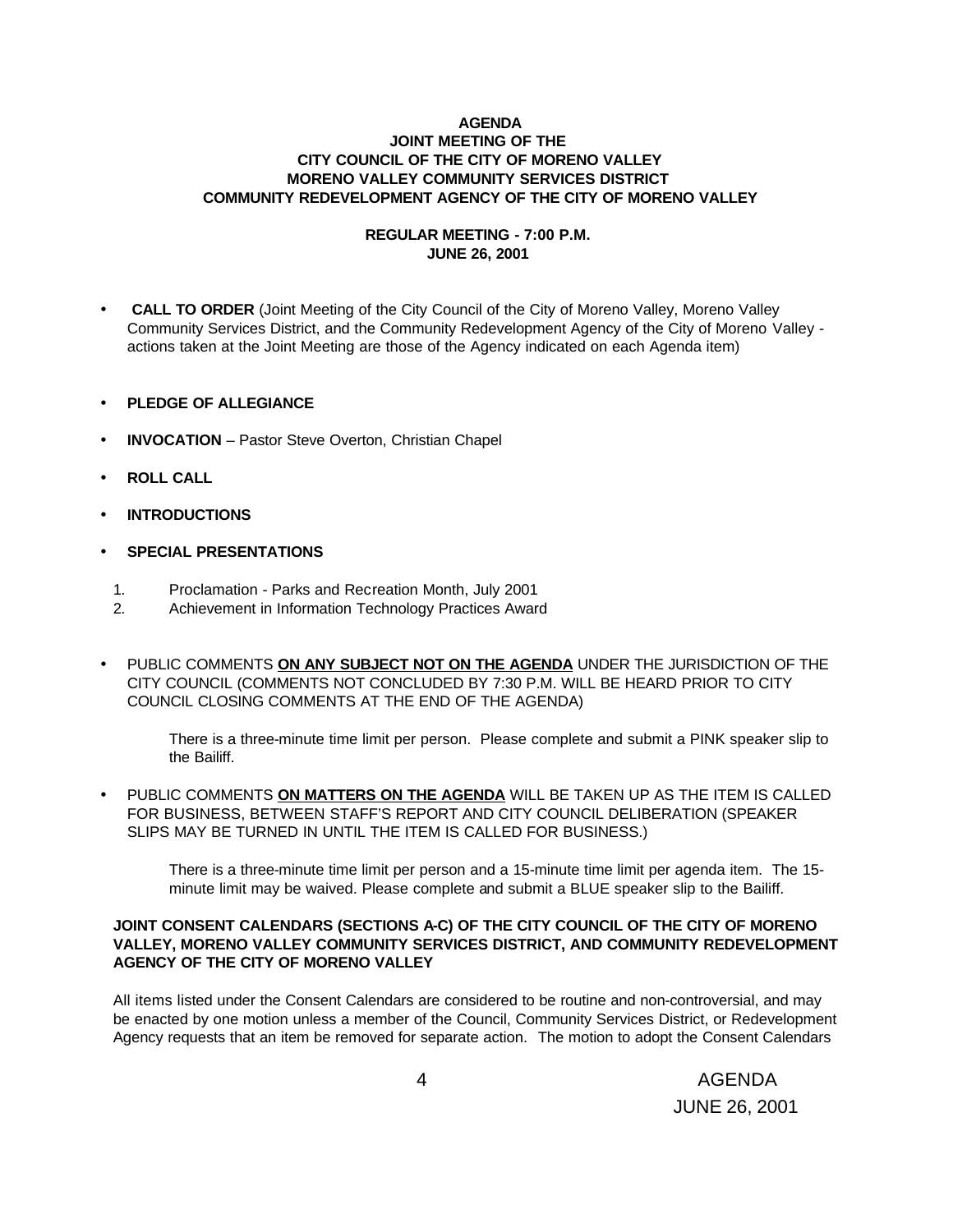is deemed to be a separate motion by each Agency and shall be so recorded by the City Clerk. Items withdrawn for report/discussion will be heard after public hearing items.

# **A. CONSENT CALENDAR** - **CITY COUNCIL**

- A1. ORDINANCES FIRST READING BY TITLE ONLY Recommendation: Waive reading of all Ordinance Introductions and read by title only.
- A2. MINUTES REGULAR MEETING OF MAY 22, 2001 (Report of: City Clerk)

Recommendation: Approve as submitted.

A3. REQUEST ADOPTION OF PLANS AND SPECIFICATIONS, AND AUTHORIZATION TO ADVERTISE FOR CONSTRUCTION BIDS PROJECT NO. 97-25897-2, NASON STREET TRAFFIC SIGNAL IMPROVEMENTS AT THE INTERSECTIONS OF ALESSANDRO BOULEVARD, COTTONWOOD AVENUE, AND EUCALYPTUS AVENUE (Report of: Director of Public Works/City Engineer)

Recommendation: Adopt the Plans and Specifications that are on file in the office of the Public Works Director and authorize the City Clerk to advertise this project for construction bids.

A4. REQUEST ADOPTION OF PLANS AND SPECIFICATIONS, AND AUTHORIZATION TO ADVERTISE FOR CONSTRUCTION BIDS, PROJECT NO. 99-12567420 - SAN MICHELE ROAD IMPROVEMENTS (Report of: Director of Public Works/City Engineer)

Recommendation: Adopt the Plans and Specifications that are on file in the office of the Public Works Director and authorize the City Clerk to advertise the project for construction bids.

A5. REIMBURSEMENT AGREEMENT FOR THE RELOCATION OF THE EMWD PIPELINE FACILITIES, PROJECT NO. 992774-2, MYERS AVENUE IMPROVEMENTS FROM HEACOCK STREET TO PERRIS BOULEVARD (Report of: Director of Public Works/City Engineer)

Recommendation: Approve the "Reimbursement Agreement for the Relocation of the EMWD Pipeline Facilities," for the Myers Avenue improvements from Heacock Street to Perris Boulevard, with Eastern Municipal Water District (EMWD) and authorize the Mayor to execute the Reimbursement Agreement for the relocation of the EMWD pipeline facilities.

A6. REQUEST ADOPTION OF PLANS AND SPECIFICATIONS, AND AUTHORIZATION TO ADVERTISE FOR CONSTRUCTION BIDS, PROJECT NO. 97-25898, REDLANDS BOULEVARD STORM DRAIN LINE "F" – REINFORCED CONCRETE BOX (BRIDGE) STRUCTURE (Report of: Director of Public Works/City Engineer)

Recommendation: Adopt the Plans and Specifications that are on file in the office of the Public Works Director and authorize the City Clerk to advertise this project for construction bids.

 5 AGENDA A7. NOTICE OF COMPLETION AND ACCEPTANCE OF WEBSTER STREET IMPROVEMENTS, PROJECT NO. 92774, HEACOCK STREET TO INDIAN STREET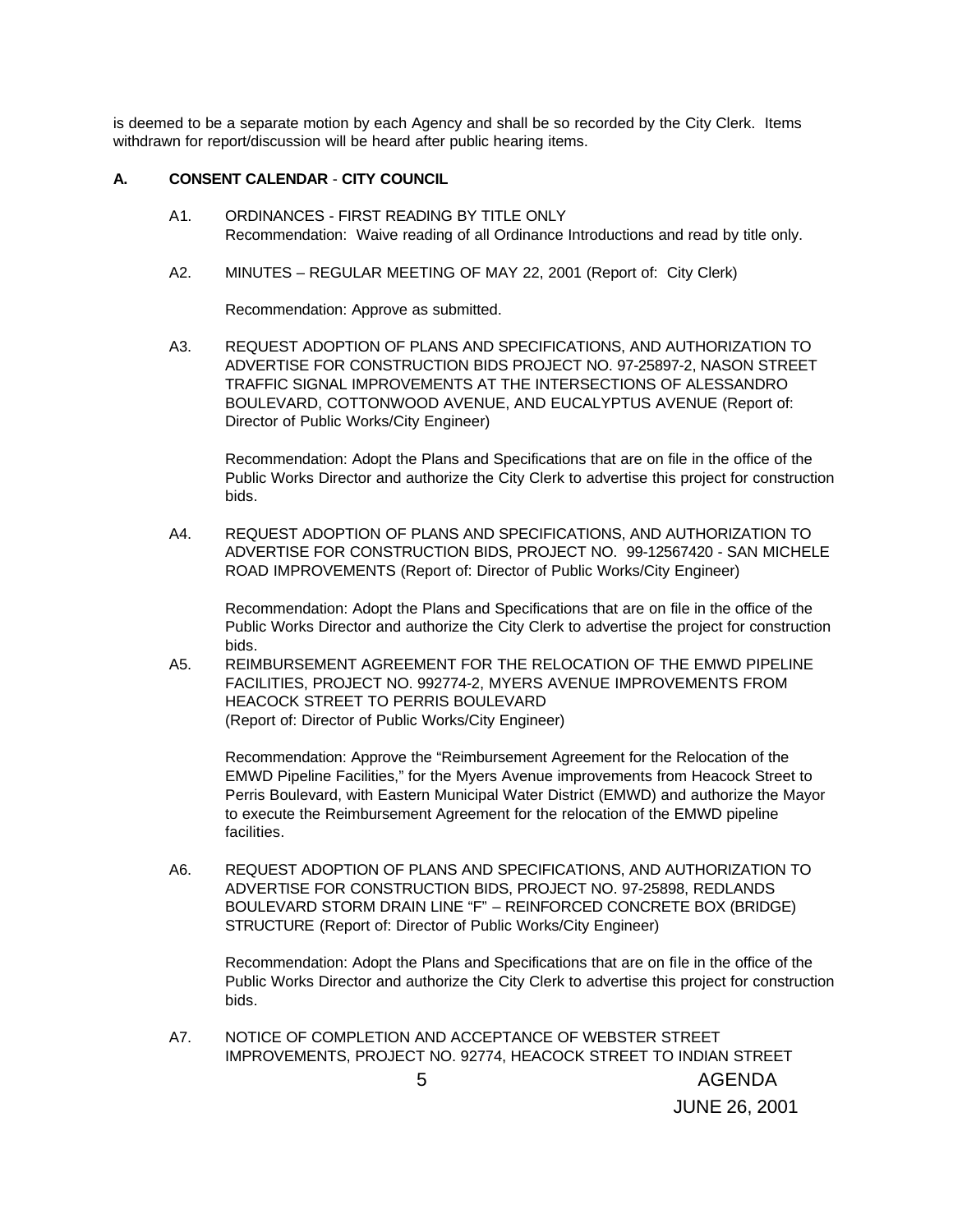(Report of: Director of Public Works/City Engineer)

Recommendation: Accept the work for the Webster Avenue Improvements, from Heacock Street to Indian Street, constructed by E.A. Mendoza, Inc., Irvine, California, 92618, as completed; ratify Contract Change Order No. 1 which reflects the revised street improvements, and Contract Change Order No. 2 (Final) which reflects the adjustments to the final bid item quantities; direct the City Clerk to record the Notice of Completion within ten days, at the office of the County Recorder of Riverside County, as required by Section 3093 of the California Civil Code, authorize the Director of Finance to release the retention to E.A. Mendoza, Inc., thirty-five (35) calendar days after the date of recordation of the Notice of Completion, if no claims are filed against the project and accept the improvements into the City Maintained Road System.

A8. 2000 JUVENILE ACCOUNTABILITY INCENTIVE BLOCK GRANT (Report of: Chief of Police)

Recommendation: Accept the 2000 Juvenile Accountability Incentive Block Grant Funding in the amount of \$39,492 from the U.S. Department of Justice, Bureau of Justice Assistance and authorize a budget appropriation in the amount of \$39, 492 in Fund 270 for a passenger van and operating costs, and transfer \$3,949 in General Fund account 62210.6381, to Fund 270 in order to satisfy the 10% matching requirement.

A9. RESOLUTION 2001-26, AUTHORIZING APPLICATION FOR ALL AVAILABLE OIL GRANTS UNDER THE CALIFORNIA INTEGRATED WASTE MANAGEMENT BOARD ACT (Report of: Director of Public Works/City Engineer)

Recommendation: Adopt Resolution 2001-26:

## Resolution No. 2001-26

A Resolution of the City Council of the City of Moreno Valley, California, Authorizing Application for all Available Oil Grants Under the California Integrated Waste Management Board Act

A10. RESOLUTION NO. 2001-27, AUTHORIZING APPLICATION FOR MOBILE SOURCE AIR POLLUTION REDUCTION COMMITTEE ALTERNATIVE FUELS SUBVENTION FUND MATCH PROGRAM (Report of: Director of Public Works/City Engineer)

Recommendation: Adopt Resolution No. 2001-27:

Resolution No. 2001-27

A Resolution of the City Council of the City of Moreno Valley, California, Authorizing Application for Mobile Source Air Pollution Reduction Committee Alternative Fuels Subvention Fund Match Program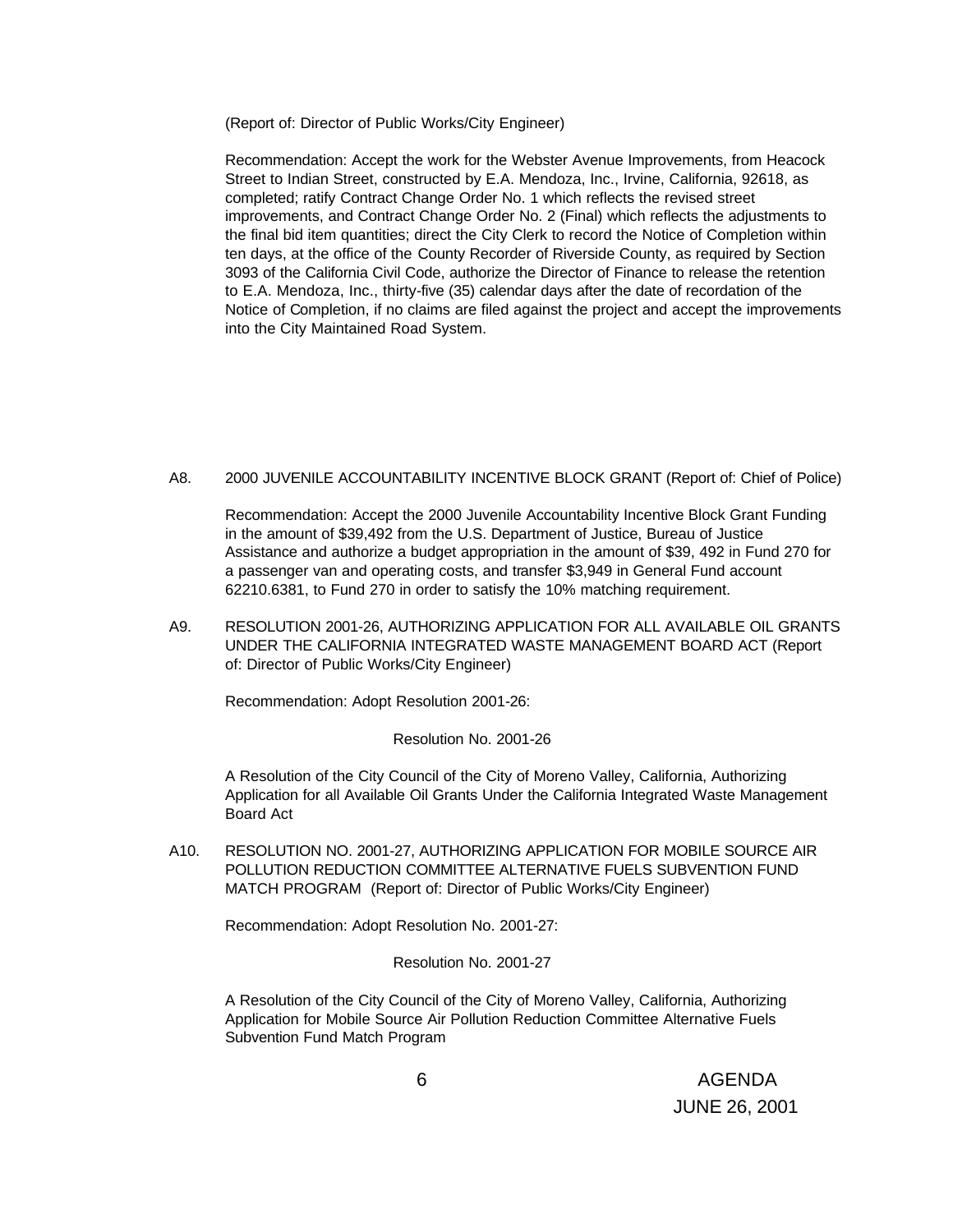A11. THIRD AMENDMENT TO AGREEMENT FOR AUTOMATED LIBRARY SERVICES (Report of: Director of Library Services)

Recommendation: Approve the Third Amendment to the Agreement for Automated Library Services between Riverside County Library System and the City of Moreno Valley, for the period July 1, 2001, through June 30, 2002.

A12. WASTE MANAGEMENT OF THE INLAND EMPIRE FY 2001/2002 RATE ADJUSTMENT (Report of: Director of Public Works/City Engineer)

Recommendation: Receive and file this report on the Waste Management of the Inland Empire proposed FY 2001/2002 Rate Adjustment.

A13. WARRANT REGISTERS – APRIL 30, 2001 (Report of: Director of Finance/City Treasurer)

Recommendation: Adopt Resolution No. 2001-31:

Resolution No. 2001-31

A Resolution of the City Council of the City of Moreno Valley, Approving the Warrant Registers, Dated April 30, 2001

A14. FINAL MAPS 23388, 23389 & 23389-1 AND 23455 – ACCEPT AMENDMENTS TO AGREEMENT FOR PUBLIC IMPROVEMENTS (KB HOME) (Report of: Director of Public Works/City Engineer)

Recommendation: Authorize the Mayor to execute the Amendments to Agreements for Public Improvements and instruct the City Clerk to forward the completed Amendments to Agreements for Public Improvements to the Riverside County Recorder's Office.

A15. APPROVAL OF PARCEL MAP 29925 AND ACCEPT AGREEMENT & BONDS FOR PUBLIC RIGHT-OF-WAY IMPROVEMENTS – SOUTHEAST CORNER OF PERRIS BOULEVARD AND JOHN F. KENNEDY DRIVE (DOLAN CONSTRUCTION COMPANY, INC.) (Report of: Director of Public Works/City Engineer)

Recommendation: Approve Parcel Map 29925, authorize the City Clerk to sign the map and transmit said map to the County Recorder's Office for recordation; accept the bonds and Agreement for Public Improvements; authorize the Mayor to execute the agreement; and direct the City Clerk to forward the signed agreement to the County Recorder's Office for recordation.

A16. APPROVAL OF FINAL MAP 29732-1 – SINGLE FAMILY RESIDENTIAL PROJECT, AND ACCEPT AGREEMENT & BONDS FOR PUBLIC RIGHT-OF-WAY IMPROVEMENTS, NORTHEAST CORNER OF IRIS AVENUE AND OLIVER STREET (PACIFIC CENTURY HOMES) (Director of Public Works/City Engineer)

Recommendation: Approve Final Map 29732-1, authorize the City Clerk to sign the map and transmit said map to the County Recorder's Office for recordation upon Planning Commission approval of a revised Condition of Approval No. 81 amending the timing of the Condition of Approval from "prior to occupancy," and authorize the City Engineer to certify to said amendment to Condition of Approval No. 81 by signing the map; accept the bonds and

 7 AGENDA JUNE 26, 2001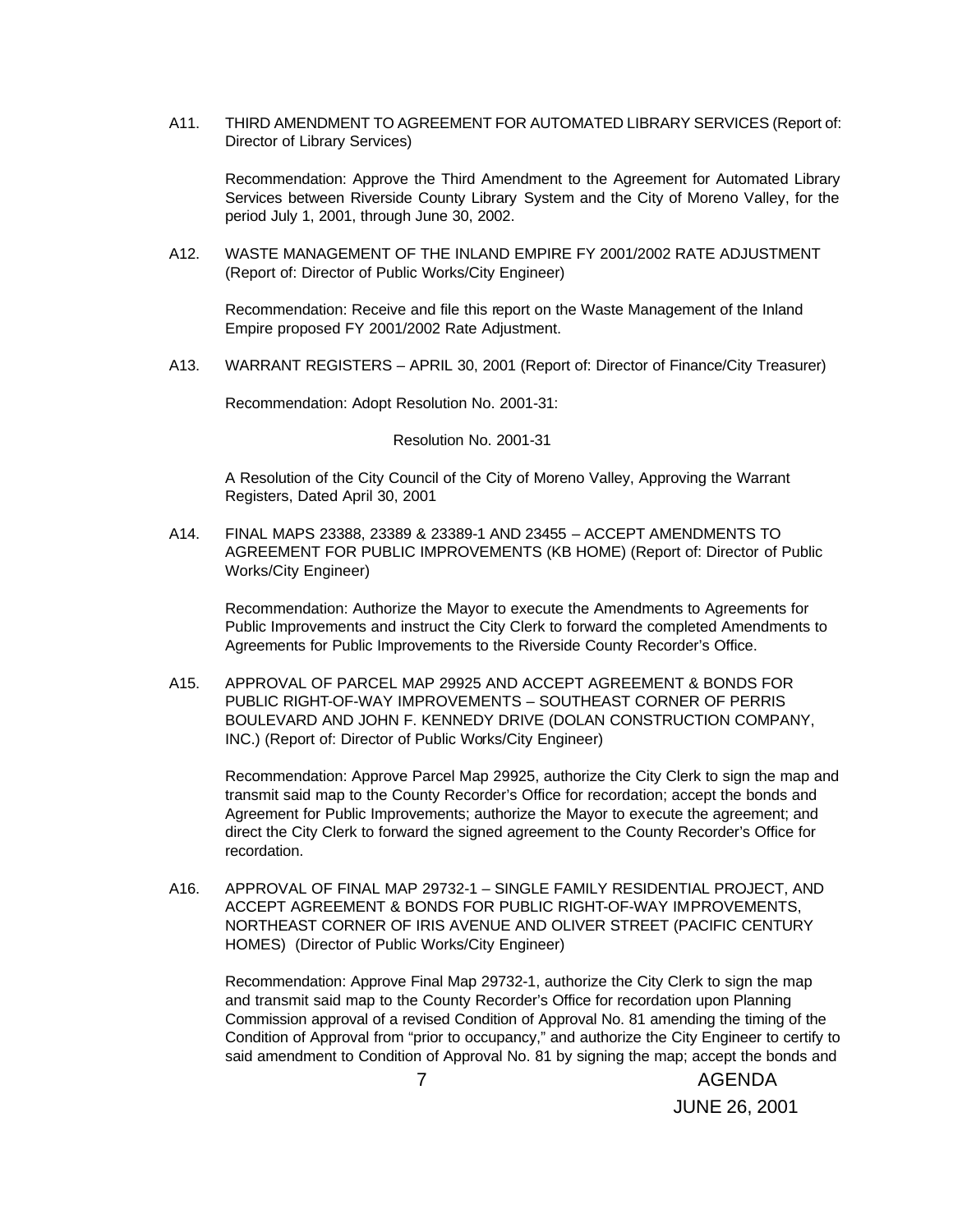Agreement for Public Improvements and as approved by the City Engineer and City Attorney; authorize the Mayor to execute the agreement and direct the City Clerk to forward the signed agreement to the County Recorder's Office for recordation.

A17. HABITAT FOR HUMANITY - CLOVER NEW DEVELOPMENT PROJECT (Report of: Director of Community and Economic Development)

Recommendation: Authorize the City Manager to execute the Community Housing Development Organization (CHDO) HOME Agreement between Habitat for Humanity and the City of Moreno Valley.

A18. RESOLUTION NO. 2001-32, INTENT TO VACATE A PORTION OF EDWIN ROAD FROM PERRIS BOULEVARD TO APPROXIMATELY 2,001.28 FEET EAST (Report of: Director of Public Works/City Engineer)

Recommendation: Adopt Resolution No. 2001-32; set the date of the public hearing for vacation proceeding as August 14, 2001, in the City Council Chambers at 7:00 p.m.; direct the City Clerk to certify to said resolution and transmit a copy of the resolution to the office of the County Recorder for recordation and direct the City Engineer to post the street giving notice of the date and time of the public hearing.

### Resolution No. 2001-32

A Resolution of the City Council of the City of Moreno Valley, California, Declaring its Intent to Vacate a Certain Portion of Edwin Road from Perris Boulevard to 2,001.28 Feet East

- A19. MINUTES REGULAR MEETING OF JUNE 12, 2001 (Report of: City Clerk) (Material not available at time of printing – to be provided under separate cover)
- A20. RESOLUTION NO. 2001-36, AUTHORIZING THE OFFER OF A REWARD RELATING TO AN ATTEMPTED MURDER (Report of: Chief of Police)

(Material not available at time of printing – to be provided under separate cover)

A21. EMPLOYMENT CONTRACT FOR CITY CLERK (Report of: City Attorney)

Recommendation: Approve and authorize the Mayor to sign the Employment Agreement with Alicia Reed pursuant to her appointment as City Clerk.

## **B. CONSENT CALENDAR** - **COMMUNITY SERVICES DISTRICT**

- B1. ORDINANCES FIRST READING BY TITLE ONLY Recommendation: Waive reading of all Ordinance Introductions and read by title only.
- B2. MINUTES REGULAR MEETING OF MAY 22, 2001 (Report of: City Clerk)

Recommendation: Approve as submitted.

B3. APPROVE GRANT APPLICATION FOR THE "SPORTS AND COMMUNITY CENTER" (Report of: Director of Parks and Recreation)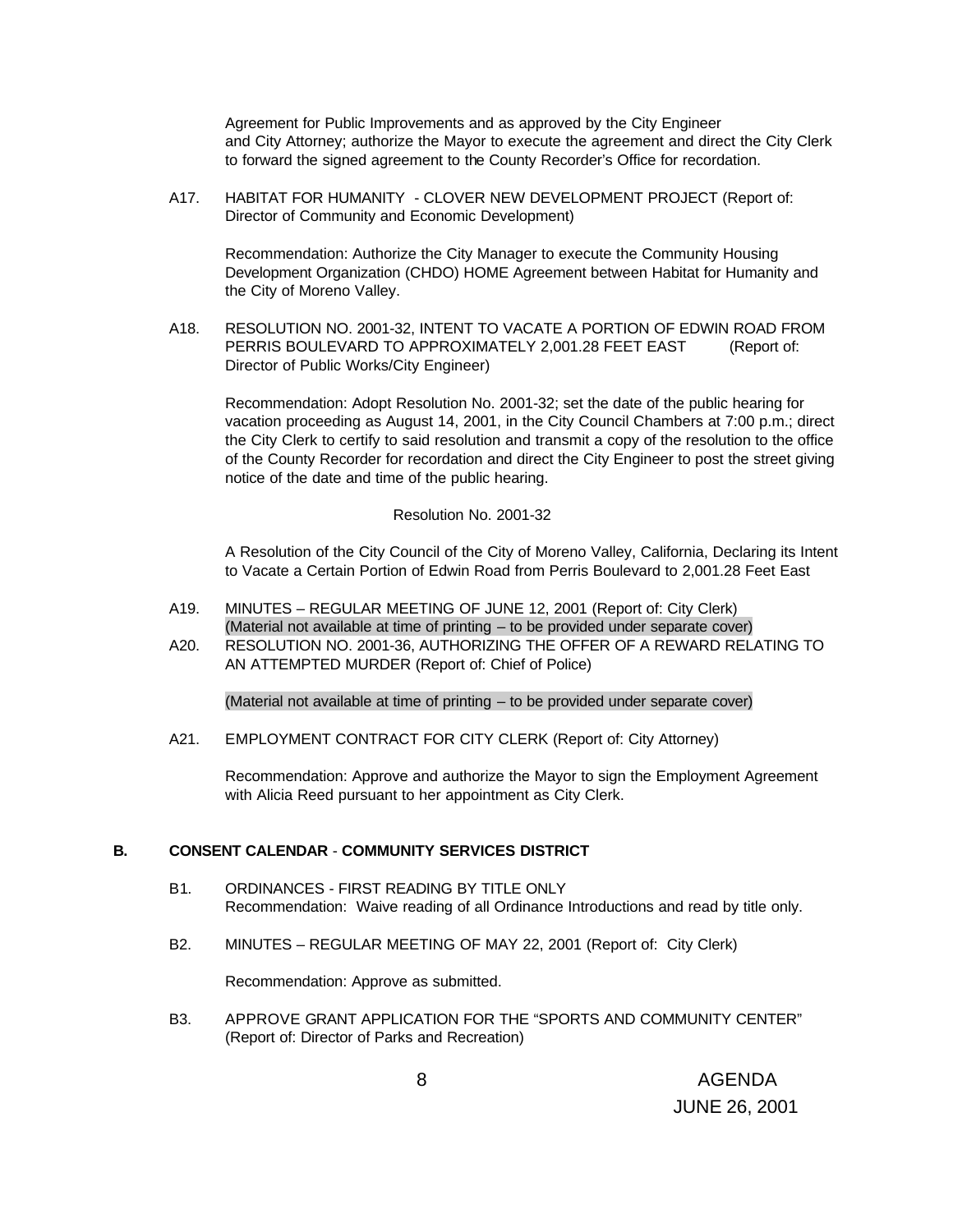Recommendation: That the Mayor and City Council, acting in their capacity as President and Board of Directors of Moreno Valley Community Services District:

- 1. Approve the filing of an application for local assistance funds in the amount of \$1,282,000 for the "Sports and Community Center" to be funded from the Per Capita Grant Program under the Safe Neighborhood Parks, Clean Water, Clean Air, and Coastal Protection Bond Act of 2000;
- 2. Adopt Resolution No. CSD 2001-13:

## Resolution No. CSD 2001-13

A Resolution of the City Council of the City of Moreno Valley, California, Acting in its Capacity as the Board of Directors of the Moreno Valley Community Services District Certifying the Approval of the Governing Board for the City of Moreno Valley Parks and Recreation Department to Apply for Grant Funds for the Per Capita Grant Program Under the Safe Neighborhood Parks, Clean Water, Clean Air, and Coastal Protection Bond Act of 2000 and to Authorize Designated Personnel to Sign Contract Documents for FY 2001/02, 2002/03 and 2003/04

- 3. Approve the filing of an application for local assistance funds in the amount of \$411,415 for the "Sports and Community Center" to be funded from the Roberti-Z'Berg-Harris Urban Open Space and Recreation Program under the Safe Neighborhood Parks, Clean Water, Clean Air, and Coastal Protection Bond Act of 2000; and
- 4. Adopt Resolution No. CSD 2001-14:

Resolution No. CSD 2001-14

A Resolution of the City Council of the City of Moreno Valley, California, Acting in its Capacity as the Board of Directors of the Moreno Valley Community Services District Certifying the Approval of the Governing Board for the City of Moreno Valley Parks and Recreation Department to Apply for Grant Funds for the Roberti-Z'Berg-Harris Urban Open Space and Recreation Program Under the Safe Neighborhood Parks, Clean Water, Clean Air, and Coastal Protection Bond Act of 2000 and to Authorize Designated Personnel to Sign Contract Documents for FY 2001/02, 2002/03 and 2003/04

B4. MINUTES – REGULAR MEETING OF JUNE 12, 2001 (Report of: City Clerk) (Material not available at time of printing – to be provided under separate cover)

# **C. CONSENT CALENDAR** - **COMMUNITY REDEVELOPMENT AGENCY**

- C1. ORDINANCES FIRST READING BY TITLE ONLY Recommendation: Waive reading of all Ordinance Introductions and read by title only.
- C2. MINUTES REGULAR MEETING OF MAY 22, 2001 (Report of: City Clerk)

Recommendation: Approve as submitted.

 9 AGENDA JUNE 26, 2001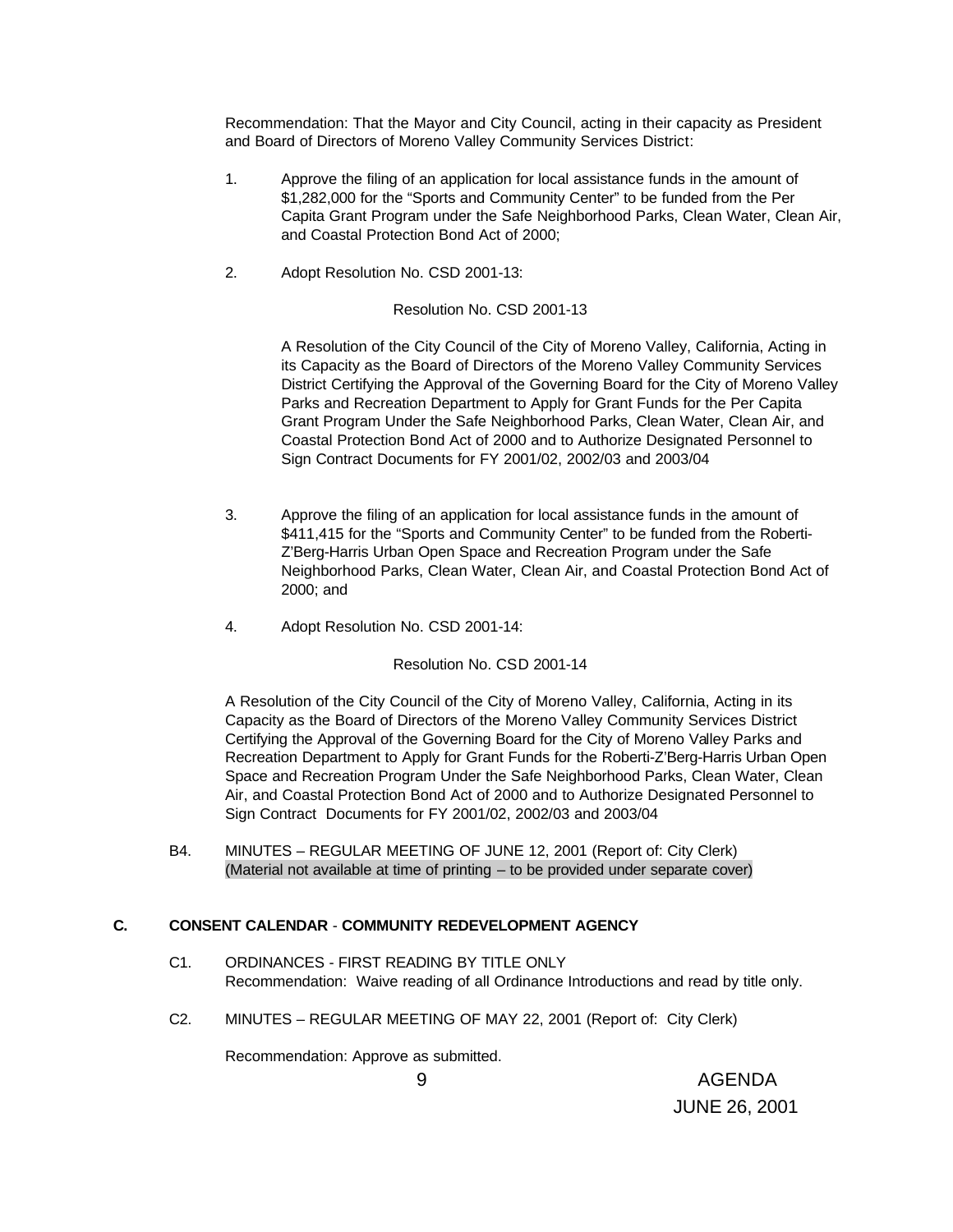C3. ACQUISITION TO DISTRESSED RENTAL UNITS - 24181 JOHN F. KENNEDY (Report of: Director of Community and Economic Development)

Recommendation: Authorize the Executive Director of the Agency to execute the required documentation to acquire the distressed property located in the Eastgate CDBG Target Area.

C4. MINUTES – REGULAR MEETING OF JUNE 12, 2001 (Report of: City Clerk) (Material not available at time of printing – to be provided under separate cover)

# **D. REPORT OF ACTION FROM CLOSED SESSION BY CITY ATTORNEY, IF ANY**

## **E. PUBLIC HEARINGS**

Questions or comments from the public on a Public Hearing matter must be limited to five minutes per individual and must pertain to the subject under consideration.

E1. TENTATIVE TRACT MAP NO. 29143 (PA01-0004) AND TOWNGATE SPECIFIC PLAN AMENDMENT NO. 3 (P01-006) (Report of: Director of Community and Economic Development)

Recommendation: Staff recommends that the City Council:

- 1. Recognize that the Towngate Specific Plan (SP No. 200) Amendment No. 3 is within the scope of the Program Environmental Impact Report for the Towngate Specific Plan pursuant to the Addendum as required within Section within Section 15164 of the California Environmental Quality Act Guidelines;
- 2. Approve PA01-0004 (Tentative Tract Map No. 29143), based on the findings contained in the City Council Resolution No. 2001-30, and conditions of approval, Exhibit A to the Resolution;

#### Resolution No. 2001-30

A Resolution of the City Council of the City of Moreno Valley, Approving PA01- 0004, a Proposed 557 lot Single-Family Residential Subdivision, Lot "A" Containing a Public Park and an 8.6 Acre Remainder Parcel on Approximately 115 Acres Within the Towngate Specific Plan (SP. No.200)

3. Introduce Ordinance No. 589, thereby approving the Towngate Specific Plan Amendment No. 3 (P01-006), based on the Findings contained in the Ordinance

Ordinance No. 589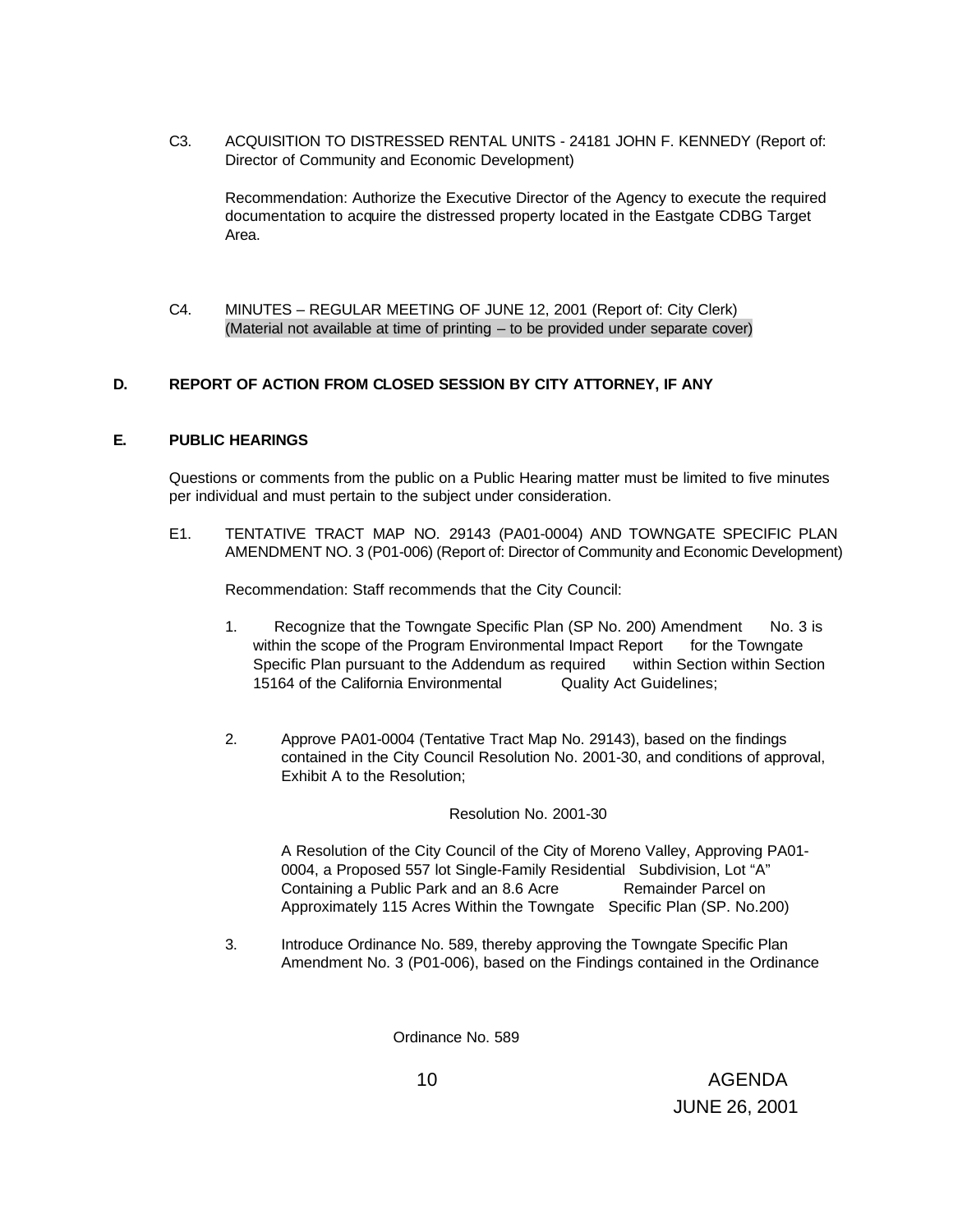An Ordinance of the City Council of the City of Moreno Valley, Approving Towngate Specific Plan Amendment No. 3 (P01-006) and Amending the Official Zoning Atlas in Accordance with Said Specific Plan Amendment, Located and Generally Bounded by Day Street to the West, Eucalyptus Avenue to the North, Elsworth Street to the East, and Cottonwood Avenue to the South

E2. MORENO VALLEY COMMUNITY SERVICES DISTRICT PUBLIC HEARING TO CONDUCT MAIL BALLOT PROCEEDINGS OF CERTAIN TRACTS WITHIN ZONE D (PARKWAY LANDSCAPE MAINTENANCE) (Report of: Director of Public Works/City Engineer)

Recommendation: That the City Council, acting in their capacity as President and Members of the Board of Directors of the Moreno Valley Community Services District (CSD):

- 1. Conduct the Public Hearing to consider the retention of Zone D (Parkway Landscape Maintenance) at the standard level and the annual service charge for six (6) tracts;
- 2. Tabulate the mail ballots for each of the 6 tracts;
- 3. Verify and accept the results of each mail ballot proceeding; and
- 4. Authorize and impose the CSD Zone D charges.
- E3. RESOLUTION NO. CSD 2001-12, ESTABLISHING AN APPROPRIATIONS (GANN) LIMIT FOR THE COMMUNITY SERVICES DISTRICT FOR FY 01/02 (Report of: Director of Finance/City Treasurer)

Recommendation: That the Council, acting in its capacity as the governing body of the Community Services District:

- 1. Conduct a Public Hearing to receive public comments on the proposed appropriations limit for the Community Services District for FY 2001/02; and
- 2. Adopt Resolution No. CSD 2001-12;

## Resolution No. CSD 2001-12

A Resolution of the Moreno Valley Community Services District of the City of Moreno Valley, California, Establishing an Appropriations Limit for Fiscal Year 2001/02 and Taking Other Actions in Relation Thereto

E4. RESOLUTION NO. 2001-29, ESTABLISHING AN APPROPRIATIONS (GANN) LIMIT FOR THE CITY OF MORENO VALLEY FOR FY 2001/02 (Report of: Director of Finance/City Treasurer)

Recommendation: That the City Council: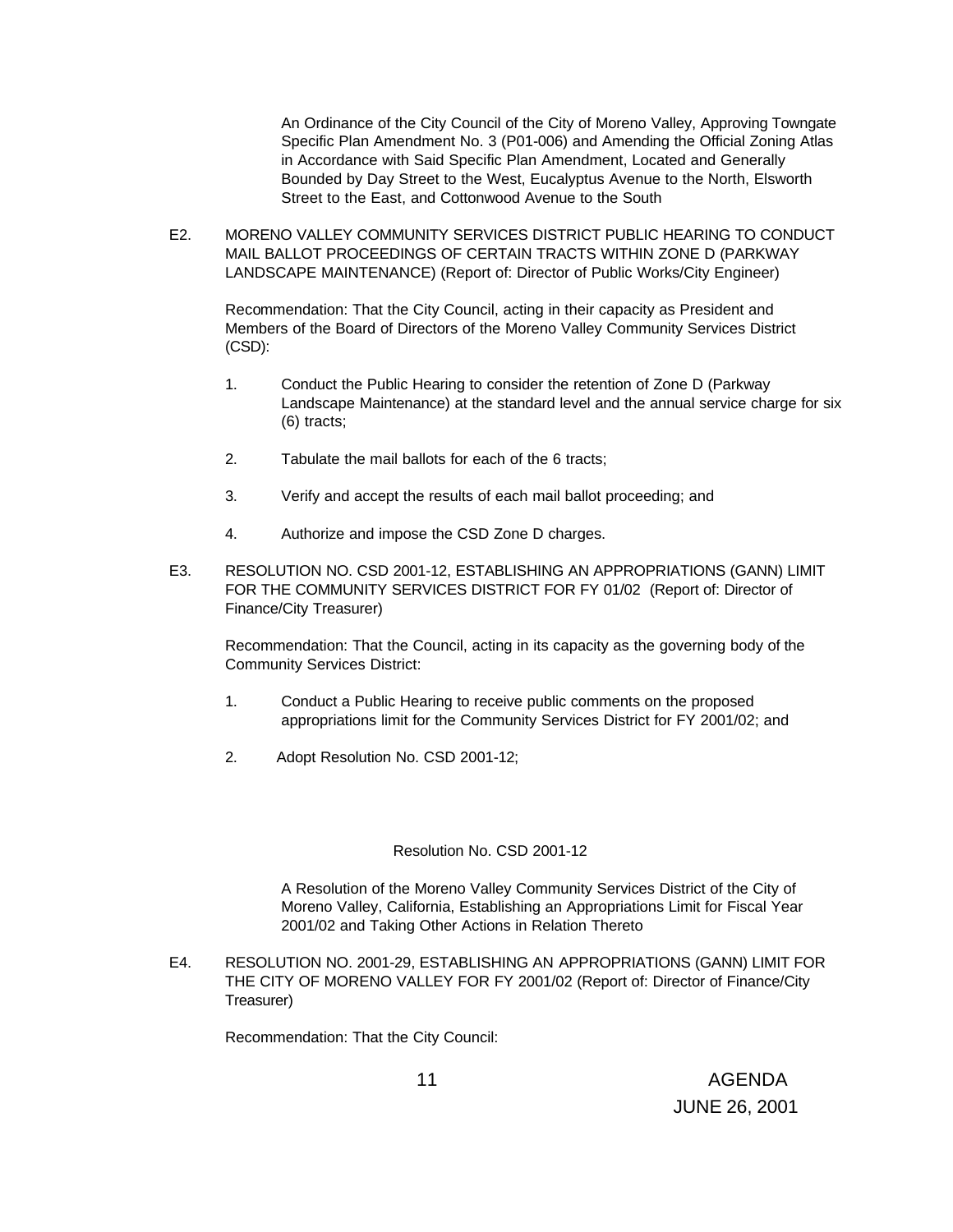- 1. Conduct a Public Hearing to receive public comments on the proposed appropriations limit for the City of Moreno Valley for FY 2001/02; and
- 2. Adopt Resolution 2001-29;

Resolution No. 2001-29

A Resolution of the City Council of the City of Moreno Valley, California, Establishing an Appropriations Limit for Fiscal Year 2001/02 and Taking Other Action in Relation Hereto

E5. DELINQUENT RESIDENTIAL SOLID WASTE ACCOUNT (Report of: Director of Public Works/City Engineer)

Recommendation: That the City Council:

- 1. Approve placing the submitted list of delinquent solid waste accounts, available in the City Clerk's office, on the 2001/2002 Riverside County tax roll for collection; and
- 2. Direct the City Clerk to file with the Riverside County Auditor a certified copy of Resolution 2001-51 and report as required by Section 5473.4 of the California Health and Safety Code and Section 6.02.030 of the City of Moreno Valley Municipal Code.

E6. ADOPTION OF FISCAL YEAR 2001/02 FEE RESOLUTION AND FEE SCHEDULE (Report of: Director of Finance/City Treasurer) (Continued from June 12, 2001) (Public Testimony Closed)

Recommendation: That the City Council adopt Resolution No. 2001-25:

Resolution No. 2001-25

A Resolution of the City Council of the City of Moreno Valley Increasing and Establishing Specified Fees for Various Services; Maintaining the Present Level of Certain Fees; Reducing the Level of Certain Fees; and Incorporating Certain Prior Enactments

# • **ITEMS REMOVED FROM CONSENT CALENDARS FOR DISCUSSION OR SEPARATE ACTION**

**F. REPORTS**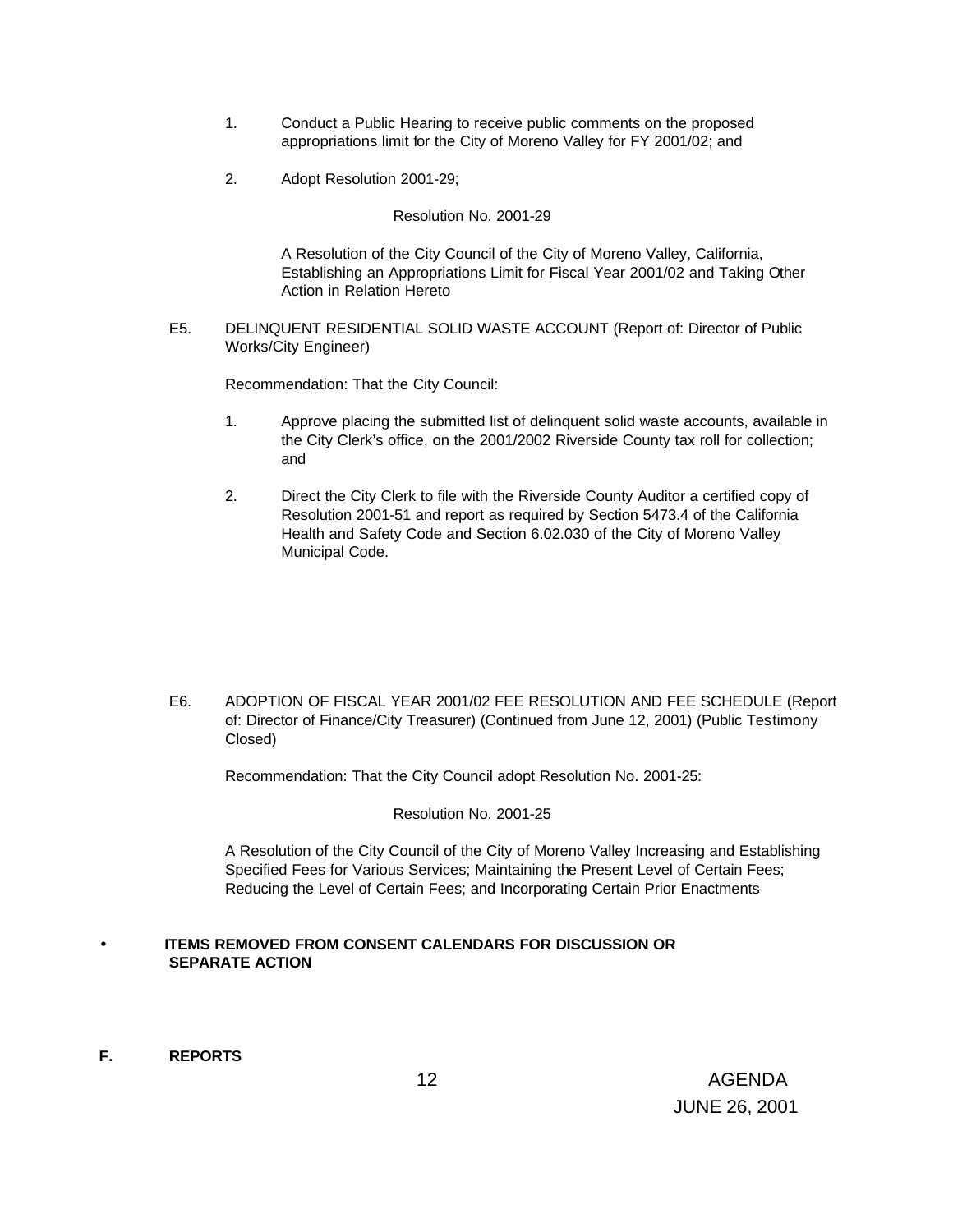F1. ADOPTION OF FY 2001/02 BUDGET AND RELATED ACTIONS (Report of: Director of Finance/City Treasurer)

Recommendation: That the City Council:

1. Adopt Resolution No. 2001-34;

#### Resolution No. 2001-34

A Resolution of the City Council of the City of Moreno Valley, California, Adopting the Operating and Capital Budgets for Fiscal Year 2001/02

2. Acting in its capacity as the President and Board of Directors of the Community Services District of the City of Moreno Valley, adopt Resolution No. CSD 2001-15;

#### Resolution No. CSD 2001-15

A Resolution of the Community Services District of the City of Moreno Valley, California, Adopting the Operating and Capital Budgets for Fiscal Year 2001/02

3. Acting in its capacity as Chairperson and Agency Members of the Community Redevelopment Agency of the City of Moreno Valley, adopt Resolution No. RDA 2001-02;

## Resolution No. RDA 2001-02

A Resolution of the Community Redevelopment Agency of the City of Moreno Valley, California, Adopting the Operating and Capital Budgets for Fiscal Year 2001/02

- 4. Acting in its capacity as the President and Board of Directors of the Community Services District, approve the repayment of up to \$30,000,000 to the City of Moreno Valley by renewal of the Promissory Note, pursuant to the terms and conditions of the outstanding Promissory Note, the borrowing of up to \$30,000,000 pursuant to the terms and conditions of the Promissory Note, and the execution of the original of said note by the President of the Board of Directors, and the delivery of said executed note to the Treasurer of the City;
- 5. Acting in its capacity as the Chairperson and Agency Members of the Community Redevelopment Agency of the City of Moreno Valley, approve the repayment of up to \$30,000,000 to the City of Moreno Valley by renewal of the Promissory Note, pursuant to the terms and conditions of the outstanding Promissory Note, the borrowing of up to \$30,000,000 pursuant to the terms and conditions of the Promissory Note, and the execution of the original of said note by the Chairperson and Agency Members, and the delivery of said executed note to the Treasurer of the City;
- 6. Adopt Resolution No. 2001-35, temporarily decreasing the City's utility user's tax for the primary energy providers, which are Local Distribution Companies (LDC) within the City of Moreno Valley, from the voter approved rate of 6.00% to 5.33% for a one-year period;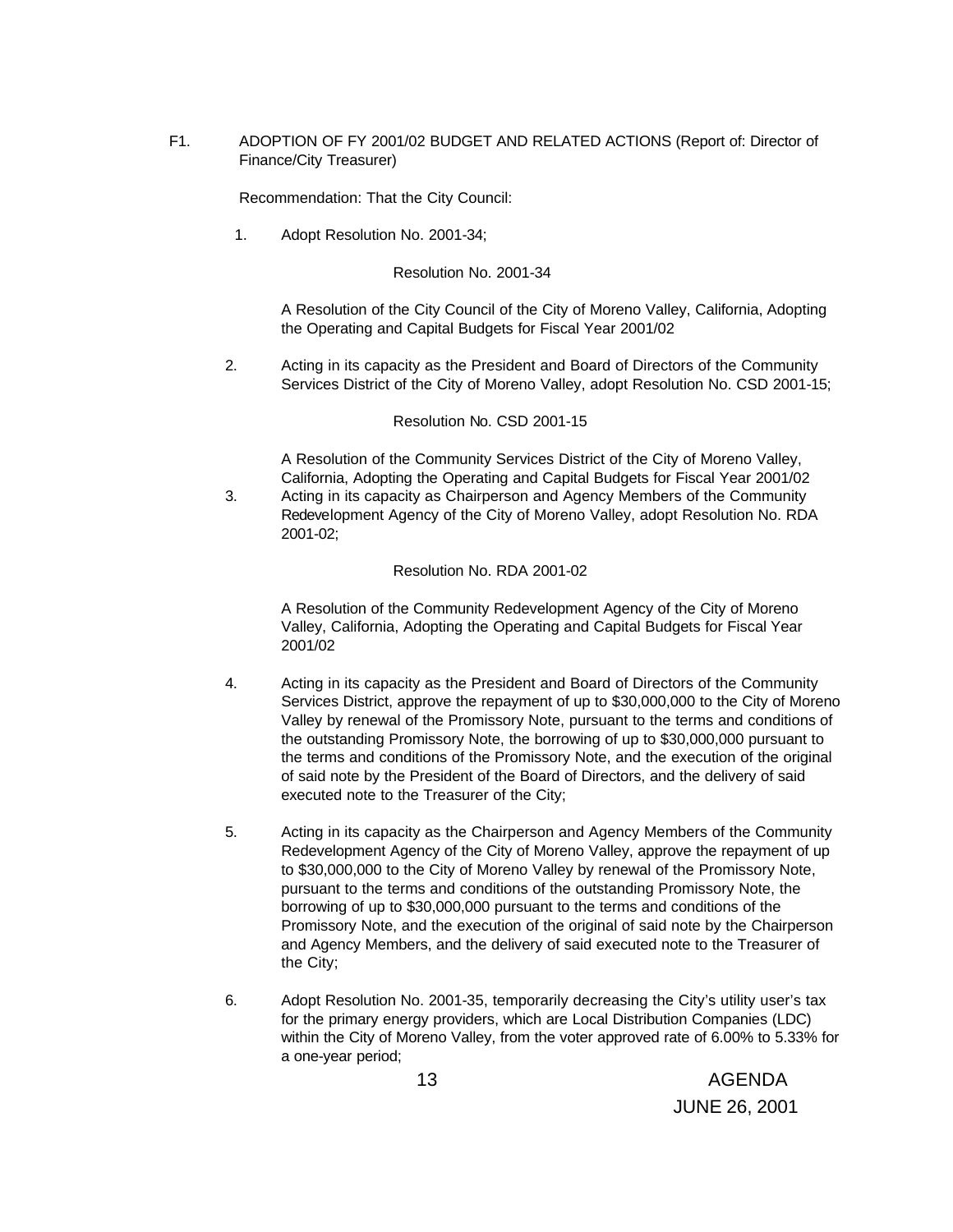## Resolution No. 2001-35

A Resolution of the City Council of the City of Moreno Valley, California, Temporarily Decreasing the City's Utility User's Tax Charged by the Local Distribution Companies, Which are the Primary Energy Providers of Electricity and Natural Gas

- 7. Approve the FY 2001/02 Staffing Plan, which reflects the personnel allocations consistent with the FY 2001/02 Proposed Budget; and
- 8. Approve the FY 2001/02 Classification Roster, which is consistent with the FY 2001/02 Proposed Budget.
- F2. LANDSCAPE MAINTENANCE AGREEMENT BY AND BETWEEN THE MORENO VALLEY COMMUNITY SERVICES DISTRICT AND THE AUTO MALL MERCHANTS ASSOCIATION (Report of: Director of Public Works/City Engineer)

Recommendation: That the City Council acting in their respective capacities as President and Members of the Board of Directors of the Moreno Valley Community Services District:

- 1. Approve draft form of the Landscape Maintenance Agreement By and Between the Moreno Valley Community Services District and the Auto Mall Merchants Association (the "Agreement"), and
- 2. Authorize the Mayor/President to sign the Agreement upon final approval by the City Attorney.
- F3. APPOINTMENTS TO CITY COUNCIL ADVISORY BOARDS AND COMMITTEES (Report of: City Clerk)

Recommendation: That the City Council:

- 1. Review the ballots provided by the City Clerk and make your selections for appointment to the various City Council Advisory Boards and Committees; or
- 2. If appointments are not made, declare the positions vacant and authorize the City Clerk to re-notice the positions as vacant.
- F4. UPDATE AND DIRECTION ON THE CANYON SPRINGS GOLF COURSE PROJECT (Report of: Director of Parks and Recreation)

Recommendation: That the City Council, acting in their respective capacities as the President and Members of the Board of Directors of the Moreno Valley Community Services District, direct staff to solicit Requests for Proposals from private developers while at the same time beginning the process of analyzing the feasibility of developing the golf course as a City project and approve the expenditure of up to \$15,000 from the CSD Zone A fund balance for the project

 14 AGENDA JUNE 26, 2001 F5. CALIFORNIA LEAGUE OF CITIES: GRASSROOTS PROGRAM (Report of: Assistant City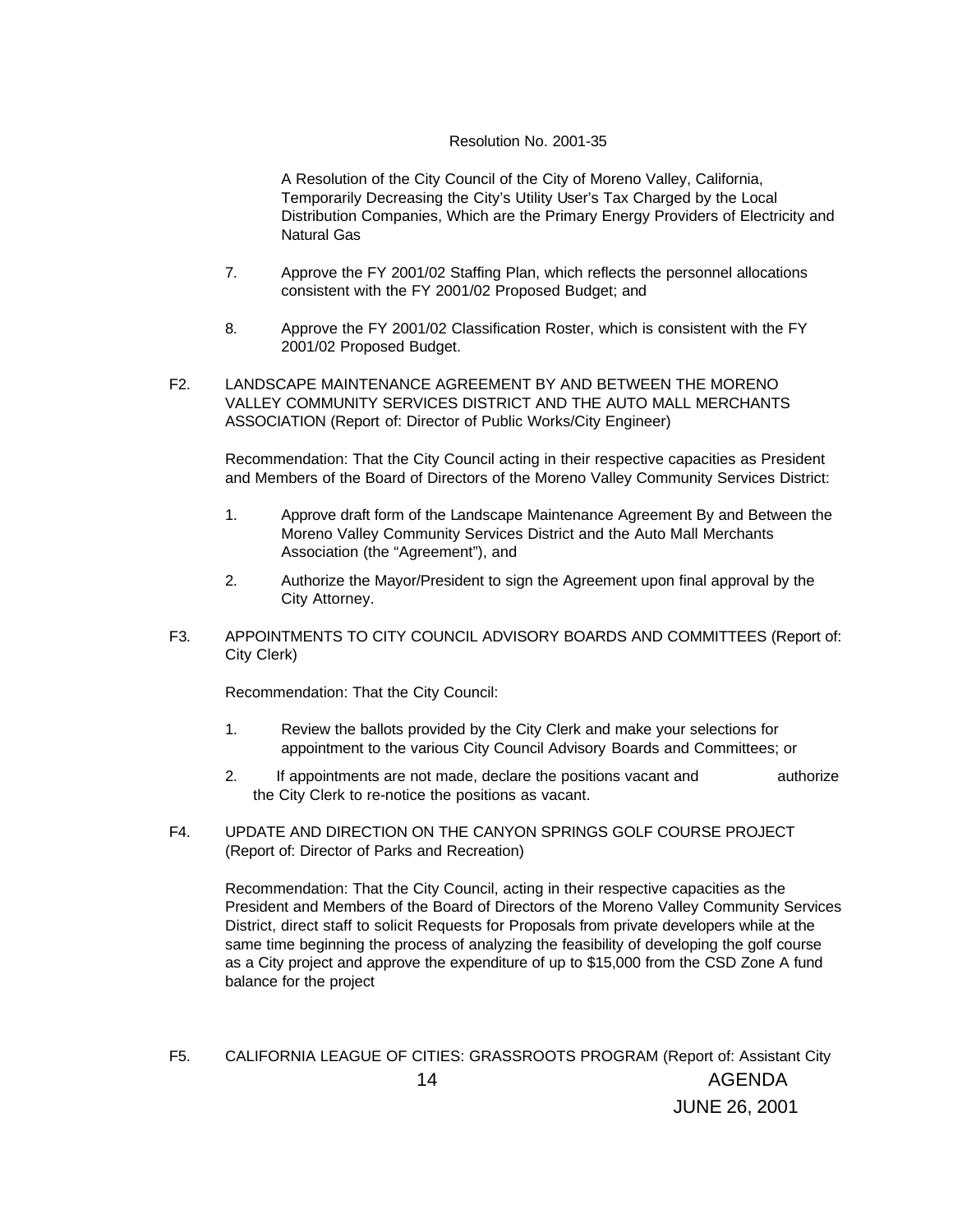Manager)

Recommendation: That the City Council affirmatively support the ballot measure, which will establish the League of California Cities Grassroots Network as an addition to article XVI of the League of California Cities bylaws.

F6. COUNCILMANIC REDISTRICTING (Report of: City Manager) (No written material on this item)

Recommendation: Direct staff to begin the process of Councilmanic Redistricting

F7. ADOPT RESOLUTION NO. 2001-33 AUTHORIZING THE FORMATION OF A MUNICIPALLY OWNED UTILITY (Report of: Assistant City Manager)

Recommendation: That the City Council adopt Resolution No. 2001-33 authorizing the formation of a municipally owned utility for the purpose of providing electrical power, telephone, telecommunications, cable TV, water, natural gas, and sanitary sewer. Staff wants to emphasize that there are no immediate plans to undertake providing any of the above commodities. The formation of the municipal utility will ensure that the City can keep its options open in providing any of these commodities in the future.

## Resolution No. 2001-33

A Resolution of the City Council of the City of Moreno Valley, California, Authorizing the Creation and Operation of a Municipally-Owned Utility for the Purpose of Providing Various Utility Services, and Authorizing the Taking of Certain Other Actions in Connection **Therewith** 

F8. LEGISLATIVE UPDATE (Report of: Assistant City Manager)(Continued from June 12, 2001)

Recommendation: That City Council receive and file the Legislative Status Report.

## **G. LEGISLATIVE ACTIONS**

ORDINANCES - 1ST READING & INTRODUCTION - NONE

ORDINANCES - 2ND READING & ADOPTION

# G1. ADOPTION OFORDINANCE NO. 588 (RECEIVED FIRST READING & INTRODUCTION JUNE 12, 2001 ON A 4-0-1 VOTE, BATEY ABSENT)

## Ordinance No. 588

An Ordinance of the City Council of the City of Moreno Valley, California, Approving the Moreno Valley Industrial Area Plan (PA95-0001), an Amendment to Specific Plan 208, and Amending the Official Zoning Atlas of Said City, Changing the Zone from Business Park (BP), Business Park-Mixed Use (BPX), and Specific Plan 208 (Oleander) to Specific Plan